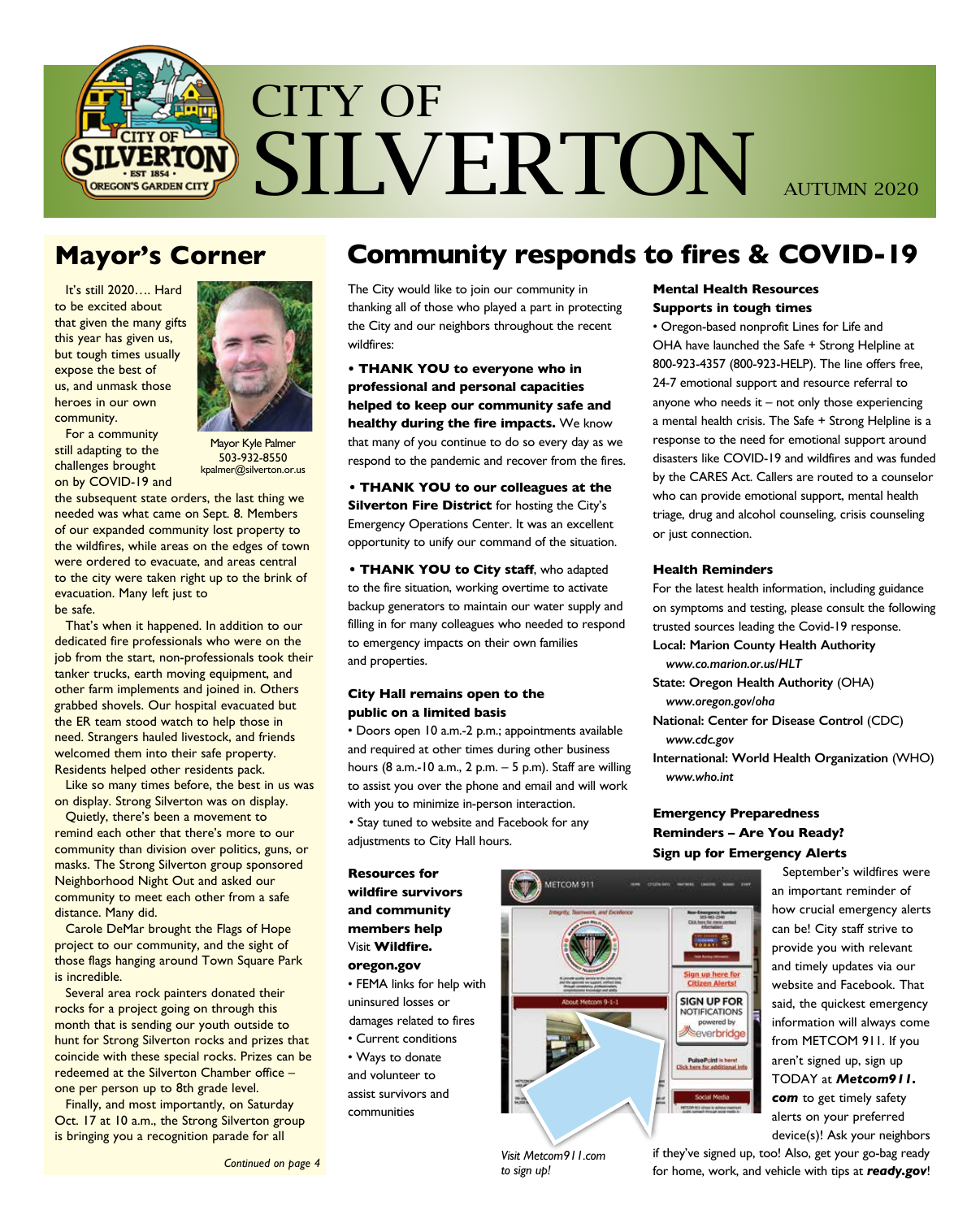# **Police Facility and City Hall site design work continues**

The contract for architectural services with Mackenzie Engineering, Inc. for the design of the Silverton Police Facility/ EOC, Municipal Court/Council Chambers and City Hall Facilities (also referred to as the Silverton Civic Center project) was signed on April 22, 2020. Work continues in full swing with weekly virtual meetings between Mackenzie and the project team.

Representatives from Mackenzie along with City staff presented project updates at the August and September City Council regular meetings. These meetings have included:

• Approving contract amendments to include services for energy modeling and daylight modeling. These services are designed to increase the energy efficiency



*On Friday, August 14, staff celebrated #CityHallSelfieDay in a physically distanced manner at the Eugene Field site. Thanks to Community Development Director Jason Gottgetreu for "building" the Civic Center behind us!*

of the building and will be eligible for incentives from the Energy Trust of Oregon.

• Considering options for the building floor plans, including input from the Civic Center Equity and Inclusion Task Force meetings, held on Aug. 27 and Sept. 24. As part of its discussion of creating an inclusive and

welcoming public space, the Task Force recommended exploring a separate entrance to the police department. • Considering value engineering options for the facility. Value engineering represents opportunities for cost savings.

Mackenzie did not present at the Oct. 5 City Council Meeting as staff and consultants continue to evaluate various options. Staff and Mackenzie will present at the Oct. 19 City Council Joint Work Session with the Civic Center Equity & Inclusion Task Force and there will be public comment. Any formal action would then be taken at the Nov. 2 Regular City Council Meeting.

# *Silverton Police training during COVID-19 pandemic*

Since the COVID-19 pandemic hit our community, all facets of work and training have been impacted for Police Officers. To address quality, on-going training for officers while addressing the safety concerns and protocols for a safe work environment, the department has temporarily reduced some of the hands on survival skills training. The department continues to focus on quality, best practice work and interaction techniques by continuing with Lexipol Daily Training Bulletins, which cover a variety of topics from communication techniques to recent court decisions to ethics and field scenarios from actual incident critiques.

The department has further enhanced its training by beginning supplemental on-line training from a nationally recognized leader in police training. This has allowed specific topics to be selected where the officer will be able to go through a 1-3 hour training topic session while on-duty, 24/7. Some of the topics covered included are crisis intervention, de-escalation, ethics and decision making, implicit basis and excessive force and prevention. Officers will normally have two to three supplemental training sessions to complete each month.

Officers continue to train in certain survival skills where it can be safely done. One area is in outdoors firearms training, where instructors conduct training courses which involve a multitude of skills used by the officer to reflect what they could encounter when handling calls. Use of patrol cars, while making simulated radio calls, making contact with others and using different de-escalation techniques to moving into higher stress conditions

where other force options may or may not be needed. This allows the officer to train in constantly evaluating situations, trying to de-escalate, communicate and gain voluntary compliance to resolve the situation with the minimum amount of force as possible. Another area of training deals with First Aid, CPR and AED training. These life safety skills are trained on throughout the year so officers can assist others and even themselves should they become injured and medical assistance is not on-scene.

The training conducted for Silverton Police Officers far exceeds what is required to maintain annual training and certification requirements mandated by the Dept. of Public Safety, Standards & Training (DPPST). Additional information on Silverton Police training can be found on the City website for Council Meetings, under the Agenda Center for July 20, 2020 City Council Special Meeting minutes when a presentation was made to the City Council.

The commitment to providing quality, best practices training using department and outside instructors such as those from the DPSST Regional Training cadre will allow the officers to be better prepared to serve the community regardless of what they are confronted with as they serve on a 24/7 basis, 365 days a year. Once we get through the COVID-19 pandemic, the department will resume the Ride-Along program, where community members can ride with an officer, get to know them and accompany them as they handle calls for service within our community.

# **Newly appointed School Resource Officer Shawn Aljets carves new path**

At the onset of a school year unlike any other, Senior Officer Shawn Aljets begins service as the School Resource Officer (SRO) for the Silver Falls School District (SFSD). Sr. Ofc. Aljets is a 14 year veteran of the Silverton Police Department (SPD) and has served in assignments on

Patrol and as Detective. As SRO, Sr. Ofc. Aljets will work as part of a team of school staff assisting students across all of SFSD's elementary, middle, and high schools. The selection process included several interviews representing community members, SFSD, and City stakeholders. The SRO position became available through the promotion of former



SRO J.J. Lamoreaux to the position of Sergeant in SPD.

As of this writing, SFSD students are engaged in full time distance learning through at least Nov. 16. Prior to that date, the District will evaluate if it has met the state health metrics to transition to a hybrid model. During this time,

Sr. Ofc. Aljets has been meeting with all district schools, both virtually and in safe, physically distanced settings to learn about their goals and challenges. Sr. Ofc. Aljets will continue working with the teams at each school to work individually with students and families as requested. Sr. Ofc. Aljets and SPD look forward to being able to serve more students and families in person when the situation allows.

# **Follow the Sustainble CityYear Program (SCYP) projects!**

Last quarter's issue shared the outcomes of the City's partnership with the University of Oregon's Sustainable City Year Program. Please visit www.silverton.or.us/SCYP to see all of the final reports and student work, and for updates on how the City is applying this

research!





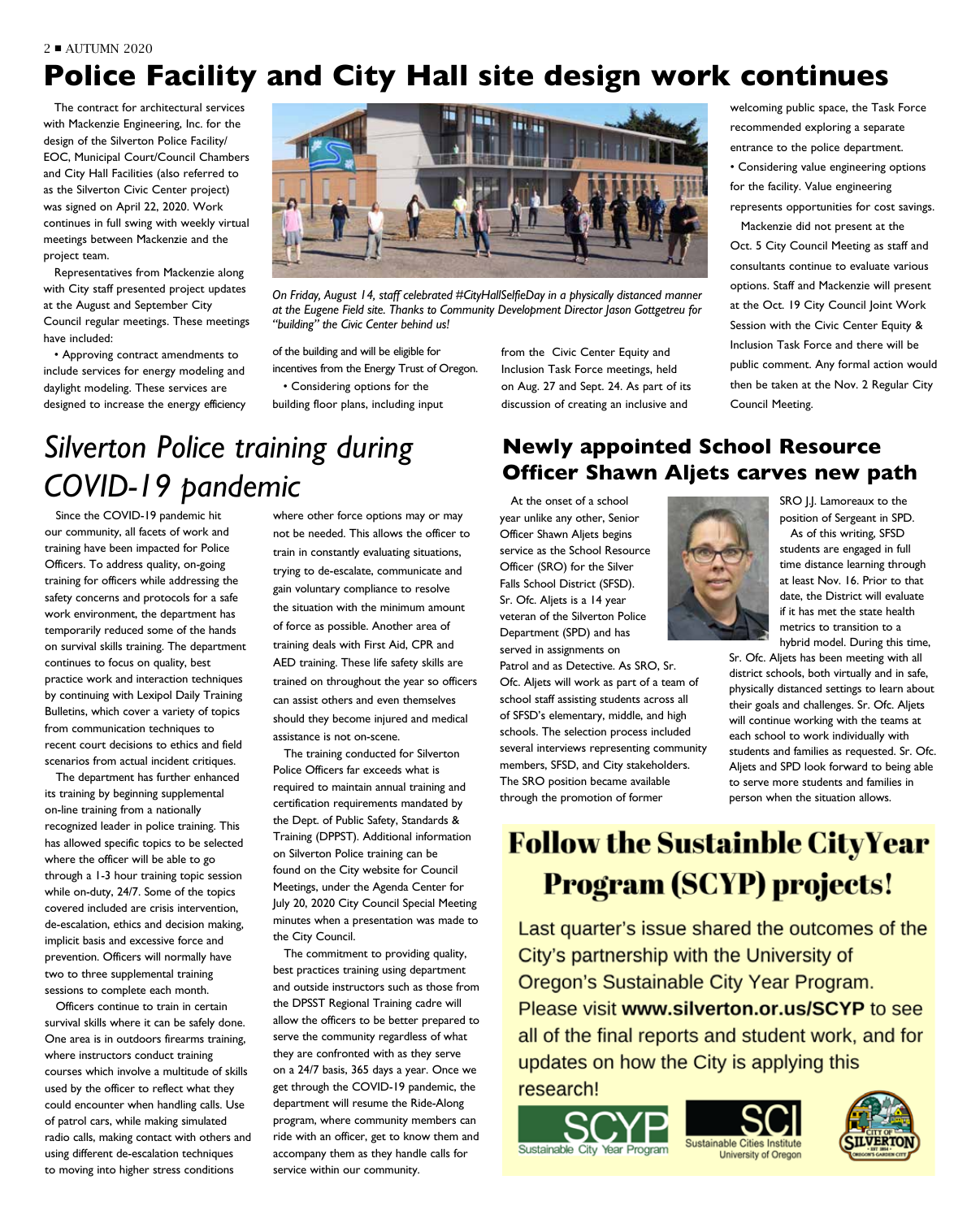# *Silverton's Housing Needs Analysis Process Continues with Council*

The City Council will soon have the opportunity to adopt the Housing Needs Analysis (HNA), crafted over the course of the past year with guidance from consultants ECONorthwest and community input. After some delays due to the wildfires, the Planning Commission is scheduled to have reviewed the document by this newsletter's publication date. A Public Hearing will then be held at the Nov. 2 City Council Meeting. The HNA fulfills several goals, many of which are state requirements; the document:

1. projects the amount of land needed to accommodate future housing needs of all types in Silverton;

2. evaluates the land supply in Silverton; 3. fulfills state planning requirements for a 20 year supply of residential lands;

4. identifies policy and programmatic options for the City to meet identified housing needs.

Members of the Affordable Housing Task Force provided significant input into the policy and programmatic options, also informed by community comment and the outcomes of a December 2019 in-person open house facilitated by the consultants. The HNA is a 20 year document that is reviewed every eight years; for a snapshot of its contents, see the graphics to the right.

*Silverton Police Department welcomes back Leblanc* Silverton PD was pleased to welcome back Officer Justin

Leblanc in July 2020.



Officer Leblanc served in Silverton from 2014 to 2019.



### The Future State of Housing **13,759 Silverton** residents in 2040 Silverton will need to plan for **1,158** new dwelling units between 2020-2040 or an average of 58 new dwelling units annually **304** Deficit of dwelling units designated multifamily between 2020-2040 **17** Gross acres will need to be rezoned multifamily in order to

housing needs Changes in demographics suggest increases in demand for a wider range of housing types, including single-family attached and multifamily

**654** Total acres of unconstrained buildable land within the Silverton Urban Growth Boundary

**384 ACRES** Surplus of land zoned single-family **0 ACRES**

Silverton does not have any

vacant land zoned as multifamily (RM-10 or RM-20)

## **NEXT STEPS:**

- Comply with HB 2001, passed during the 2019 Legislative Session. HB 2001 requires cities with a population of 10,000 to 25,000 to allow duplexes on all lots zoned single-family residential.
- Silverton City Council will need to identify land that could be rezoned multifamily.
- The Affordable Housing Task Force will continue to develop The Housing Strategy that outlines specific policies, objectives, and actions needed to meet Silverton's housing needs over the next 20 years.

## **STREET SWEEPING SEASON IS HERE!**

Please visit *silverton.or.us/streets* for schedules and routes (subject to change due to operational needs). Call **503-873-8679** with further questions.

# *Silverton City Council*



Mayor **Kyle Palmer**

503-932-8550 kpalmer@ silverton.or.us

**Laurie Carter** 503-580-5355 lcarter@ silverton.or.us

Councilor



Councilor **Jason Freilinger** 503-874-4430

jfreilinger@ silverton.or.us



Councilor **Matt Plummer** 



Councilor **Jim Sears** 503-873-9357



jsears@ silverton.or.u

Councilor **Dana Smith** 503-873-4921

dsmith@ silverton.or.us

# *Silverton City Hall*

*306 S. Water St. • 503-873-5321* **Finance Director Kathleen Zaragoza** 503-874-2203 • kzaragoza@silverton.or.us **Community Development Director Jason Gottgetreu** 503-874-2212 jgottgetreu@silverton.or.us



City Manager **Christy Wurster** 503-874-2205 cwurster@ silverton.or.us

**Crystal Neideigh** cneideigh@ silverton.or.us mplummer@ silverton.or.us